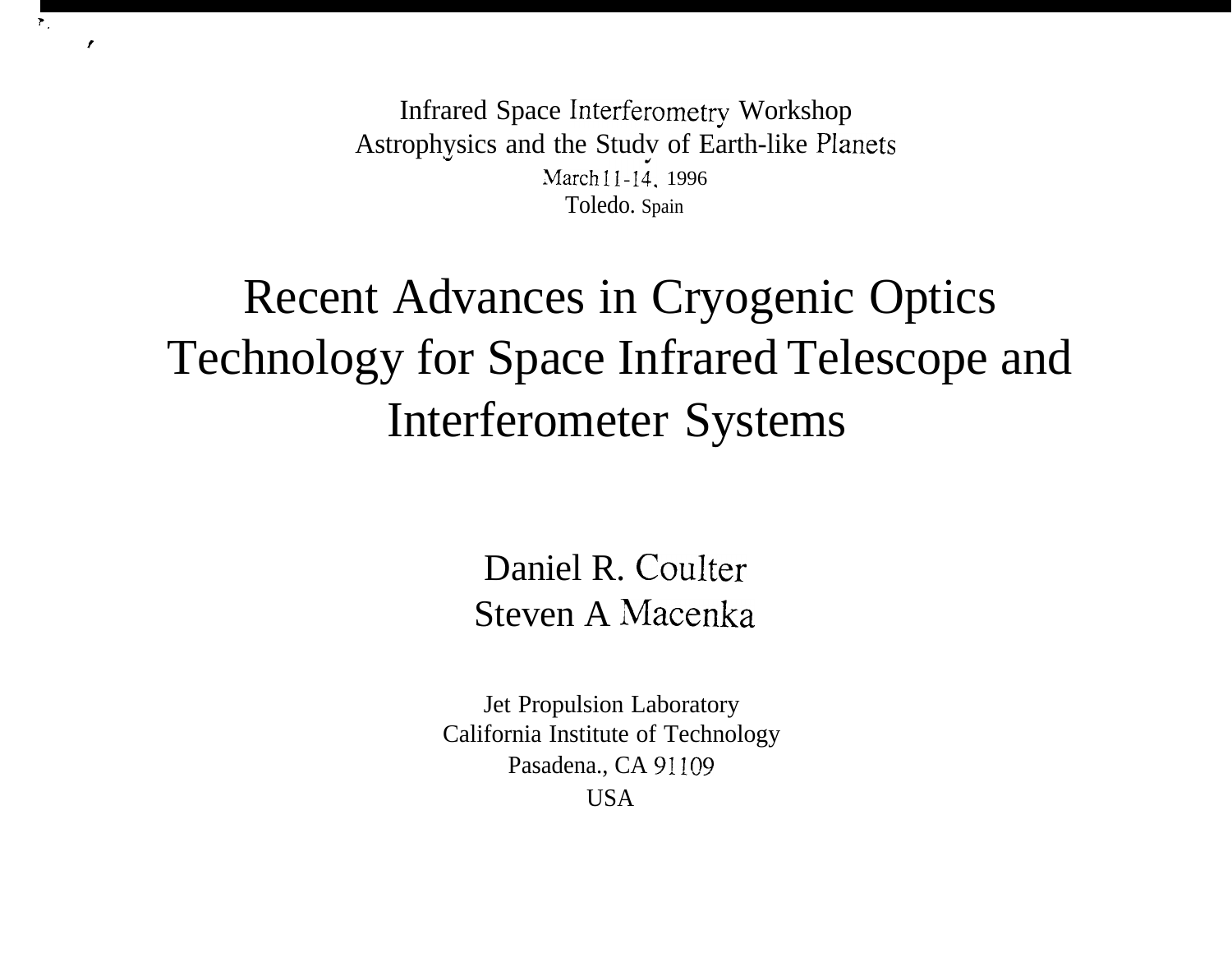### Cryogenic Space Telescopes IRAS 1S0



**1983** launch liquid He cooled 57cm aperture Ritchev-Chretien configuration diffraction limited  $@ \approx 20 \text{µm}$ beryllium\* mirrors  $\&$  structure 70kg mass (\*vacuum hot pressed material)



1995 launch liquid He cooled 60cm aperture Ritchey-Chretien configuration diffraction limited  $@$  5  $~\mu$ m fused silica mirrors invar/aluminum structure 50kg mass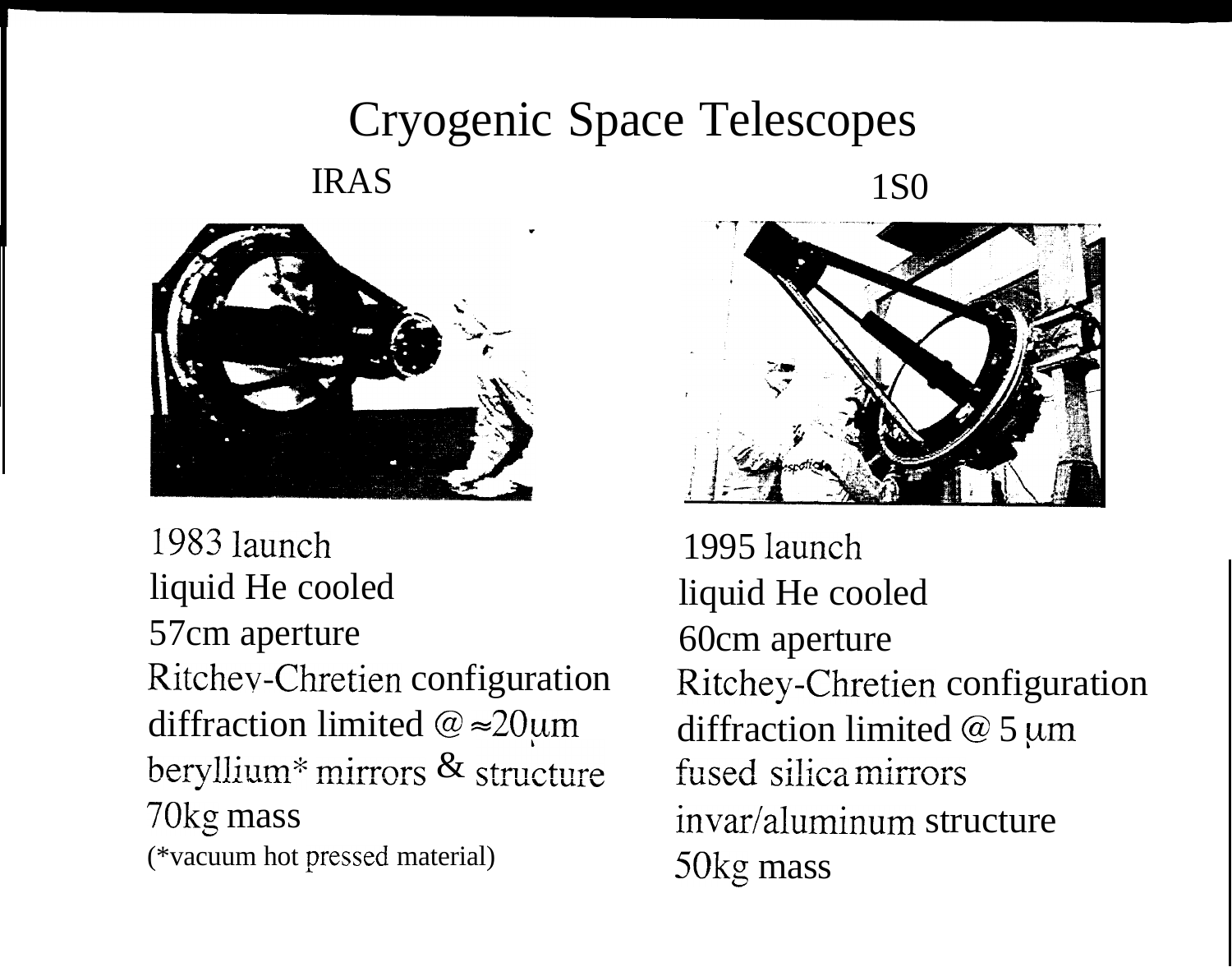### SIRTF Telescope



.,

2001 launch launched warm -passively cooled to <70K -gaseous He cooled to 5 .5K 85cm aperture Ritchey-Chretien configuration diffraction limited  $@6.5um$ beryllium\* mirrors beryllium\* structure (\* hot isostatic pressed material)

**\**

**I Ultra-1ightweight design yields 30kg mass /**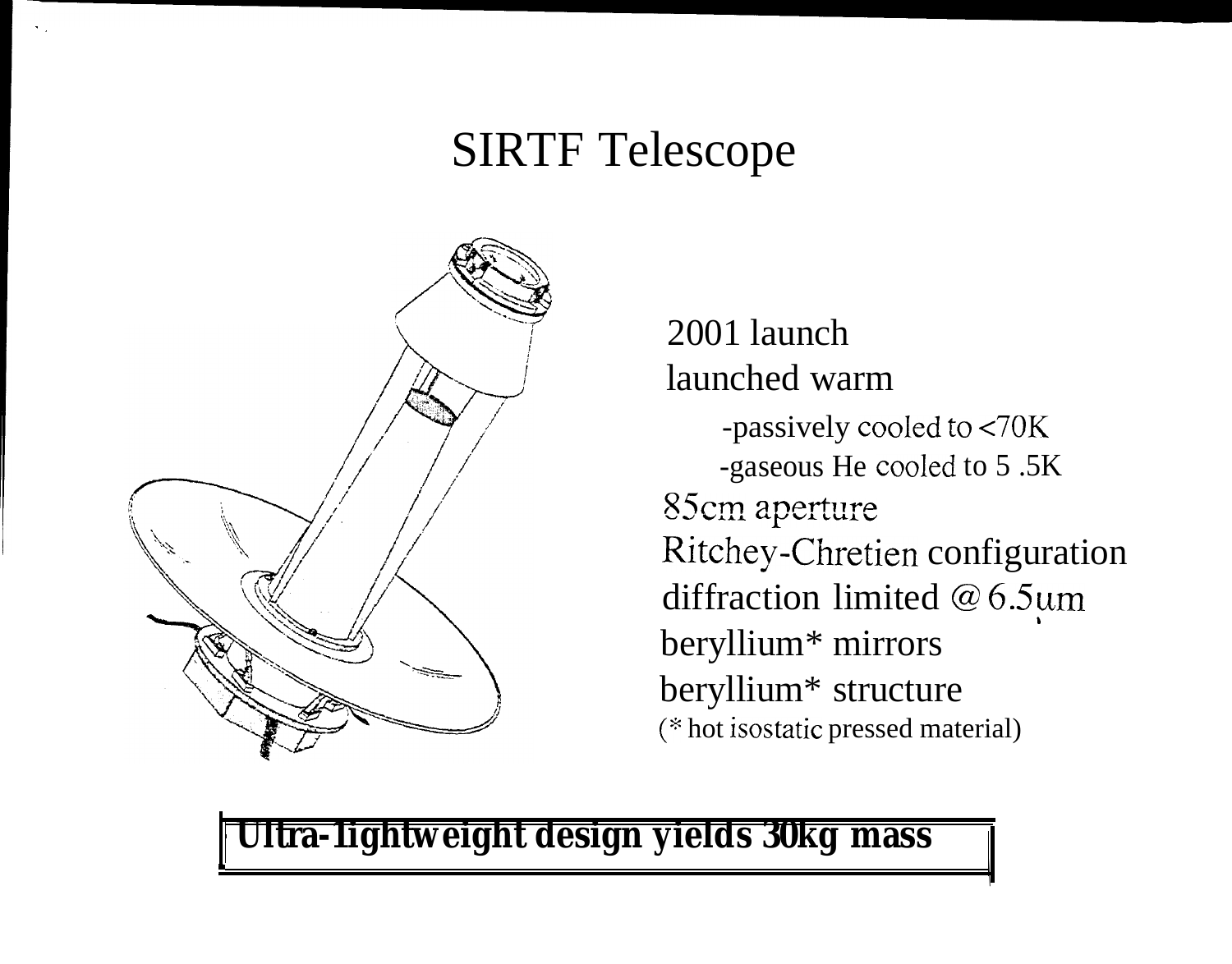### Cryogenic Telescopes for Space Interferometers



### EXNPS Interferometer Concept ExNPS Telescope Requirements'

- passive cooling to 35K
- $\bullet \approx 50$ kg mass (per telescope)
- 7-17 urn observational bandwidth
- 1.5m unobscured apertures
- $\bullet$  diffraction limited at 2  $\mu$ m.
- high Strehl rati<sub>o</sub>? low scatter
- amplitude? phase and polarization matching (for nulling)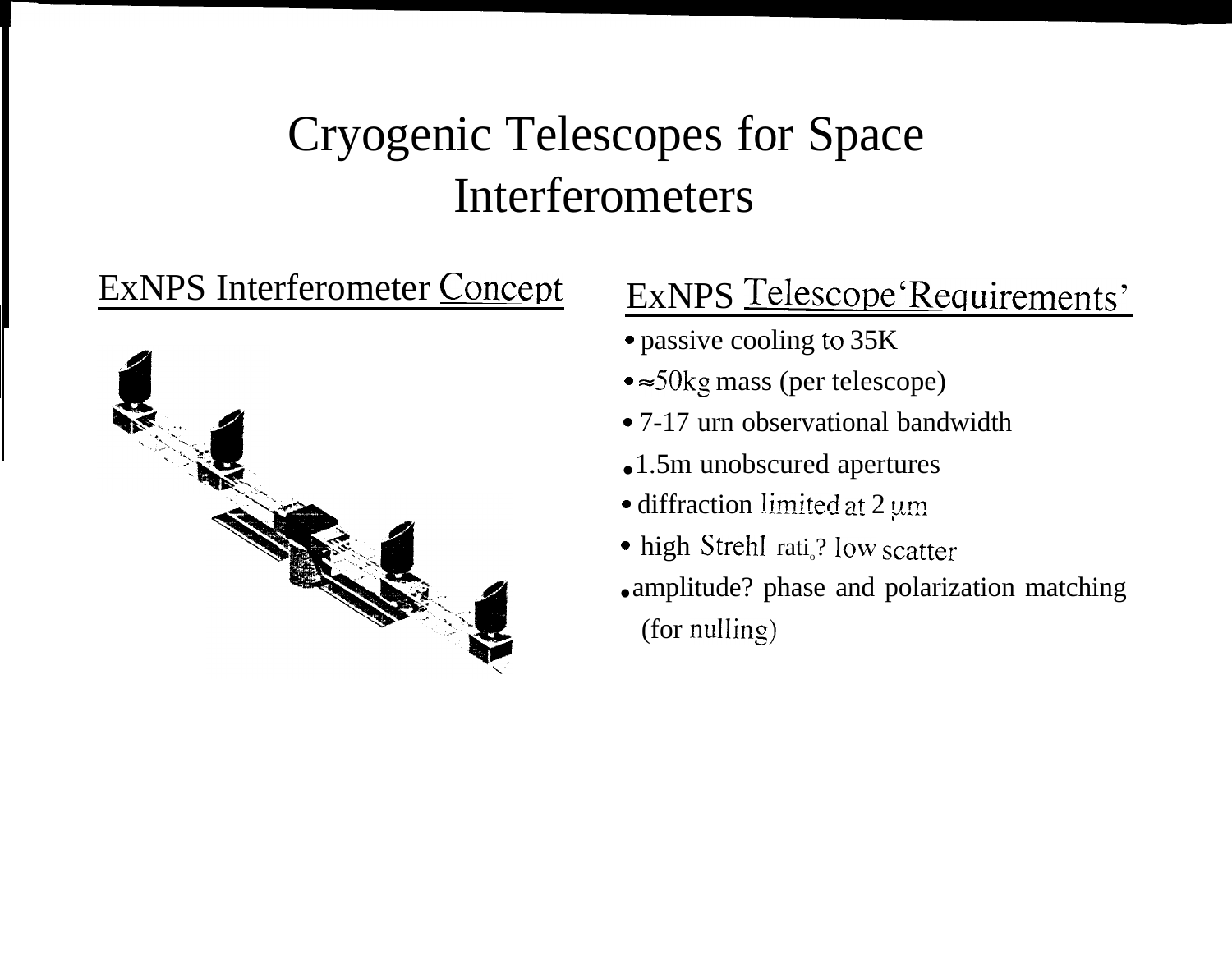## Cryogenic Space Telescopes

## Design Considerations

- Cost (Manufacturability)
	- Mass
- Optical design (including baffles)
	- Athermalized design
- Durability (aunch and on-orbit)
	- Mode of cooling (passive or w/ cryogen)
- Thermal contraction, thermal mass, thermal conductivity
- Surface figure and micro-roughness
	- Coating
- System testing

## Candidate Materials

| MITTOLS          |  |
|------------------|--|
| Fused silica     |  |
| Silicon carbide  |  |
| Beryllium        |  |
| A uminum         |  |
| Composites       |  |
| Hybrids          |  |
| <b>Structure</b> |  |
| Aluminum         |  |
| Silicon carbide  |  |
| Beryllium        |  |
| Invar<br>o*      |  |
| Composites       |  |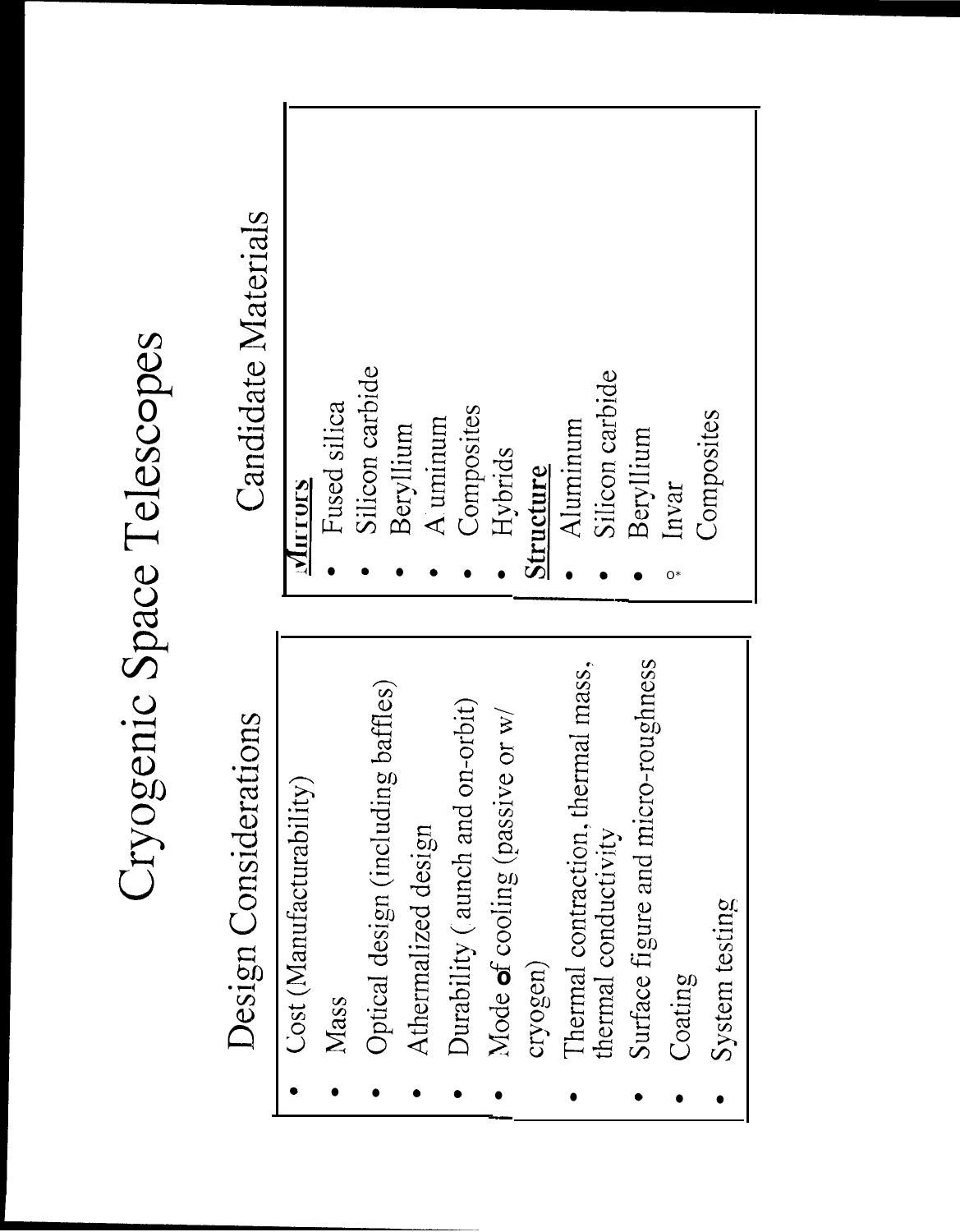### Cryogenic Space Telescopes Selected Mirror Materials Considerations

| Fused<br><b>Silica</b>                                                                                                                                                   | <b>Silicon</b><br>Carbide                                                                                                                                                                                             | <b>Beryllium</b>                                                                                                                                                                         | <b>Aluminum</b>                                                                                                                                               | <b>Composites</b><br>$(\mathbf{CFRP^{***}})$                                                                                                                    |
|--------------------------------------------------------------------------------------------------------------------------------------------------------------------------|-----------------------------------------------------------------------------------------------------------------------------------------------------------------------------------------------------------------------|------------------------------------------------------------------------------------------------------------------------------------------------------------------------------------------|---------------------------------------------------------------------------------------------------------------------------------------------------------------|-----------------------------------------------------------------------------------------------------------------------------------------------------------------|
| <b>PROS</b>                                                                                                                                                              |                                                                                                                                                                                                                       |                                                                                                                                                                                          |                                                                                                                                                               |                                                                                                                                                                 |
| • Large Experience Base<br>• Low Surface Scatter<br>· Good Figure Quality<br>• Good Dimensional<br>Stability<br>• Low Specific Heat<br>· Good Homogeneity<br><b>CONS</b> | • High Stiffness<br>• Low Surface Scatter<br>• Good Figure Quality<br>• Good Dimensional<br>Stability<br>• Low Specific Heat<br>• High Thermal<br>Conductivity<br>• Athermalized Systems<br>• Near Net Shape with RB* | • Very Lightweight<br>• High Stiffness<br>· Good Figure Quality<br>• High Thermal<br>Conductivity<br>• Easy to Mount<br>• Athermalized Systems<br>· Durable<br>• Near Net Shape by HIP** | • Very Low Cost<br>• Easy to Fabricate<br>· High Thermal<br>Conductivity<br>· High Strength<br>• Easy to Mount<br>• Athermalized Systems<br>· High Durability | • Low Cost<br>• Very Low Mass<br>• Tailorable Properties<br>· High Stiffness<br>· High Strength<br>• Athermalized Systems<br>. High Durability<br>• Replication |
| • Low Thermal<br>Conductivity<br>• Difficult to Mount<br>• Difficult to Athermalize<br>• Heavy or<br>· Fragile if Lightweighted                                          | • Immature Technology<br>• Limited Availability<br>$\bullet$ Brittle<br>• Difficult to Mount<br>• Heavy<br>• Extent of Possible Light-<br>weighting Unknown                                                           | • Low Microyield<br>· High Thermal<br>Contraction<br>• Null Figuring Required<br>· Limited Availability<br>• Limited Size<br>• Surface Scattering<br>• Expensive                         | . Very High Thermal<br>Contraction<br>• Heavy<br>• Low Stiffness                                                                                              | • Poor Figure Quality<br>· High Surface Scatter<br>· Material Variability<br>· Anisotropic<br>• Moisture Absorbing<br>• Outgassing                              |
|                                                                                                                                                                          | * Reaction Bonded                                                                                                                                                                                                     | **Hot Isostatic Pressed                                                                                                                                                                  |                                                                                                                                                               | *** Carbon Fiber<br>Reinforced Polymer                                                                                                                          |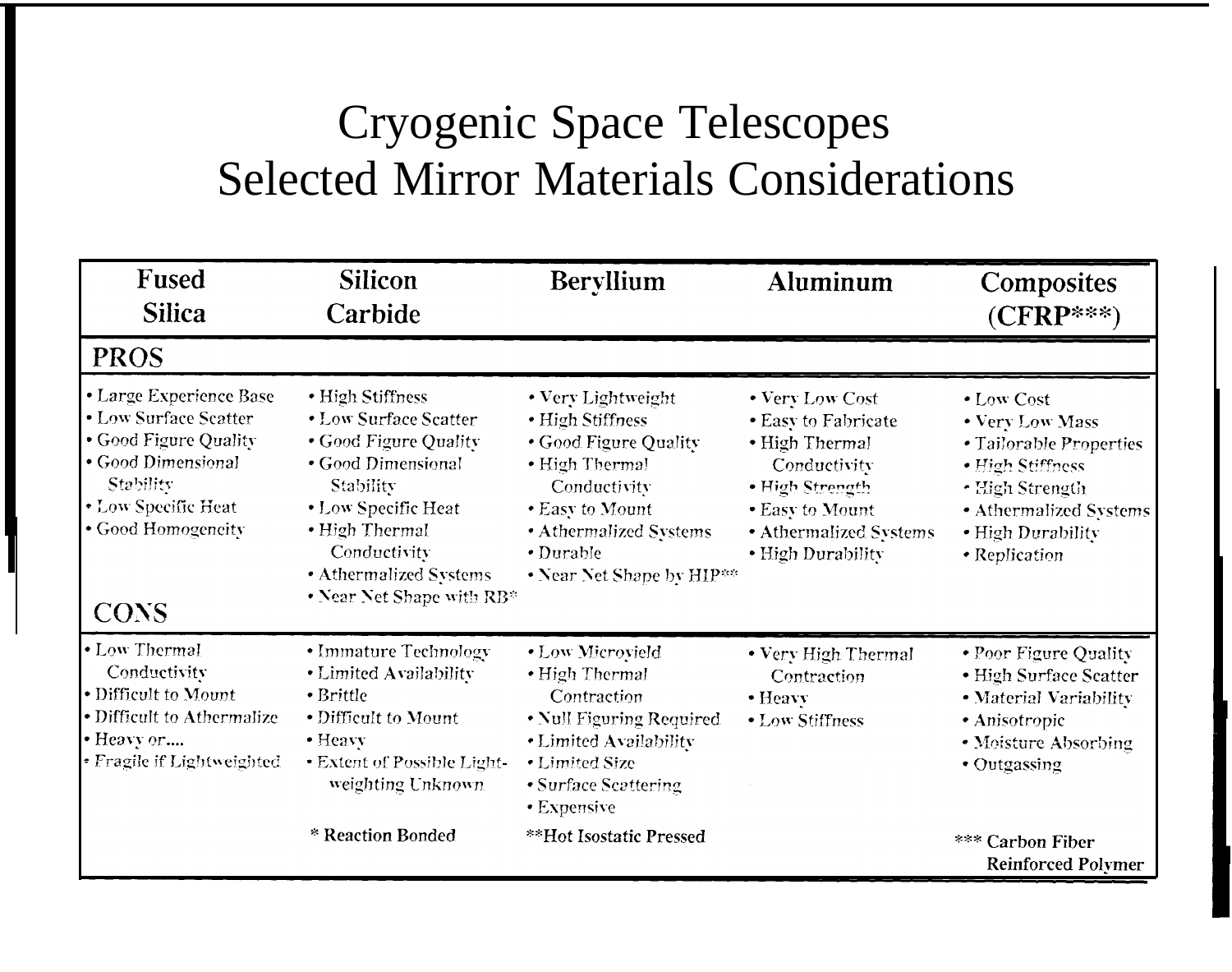### Infrared Telescope Technology Testbed



- Under development at Hughes Danbury Optical Systems
- . Essentially all beryllium construction
- •85cm clear aperture
- •5K operation
- $\bullet$  29 kg mass
- . diffraction limited at 6.5 um
- cryogenic optical testing at **JPL**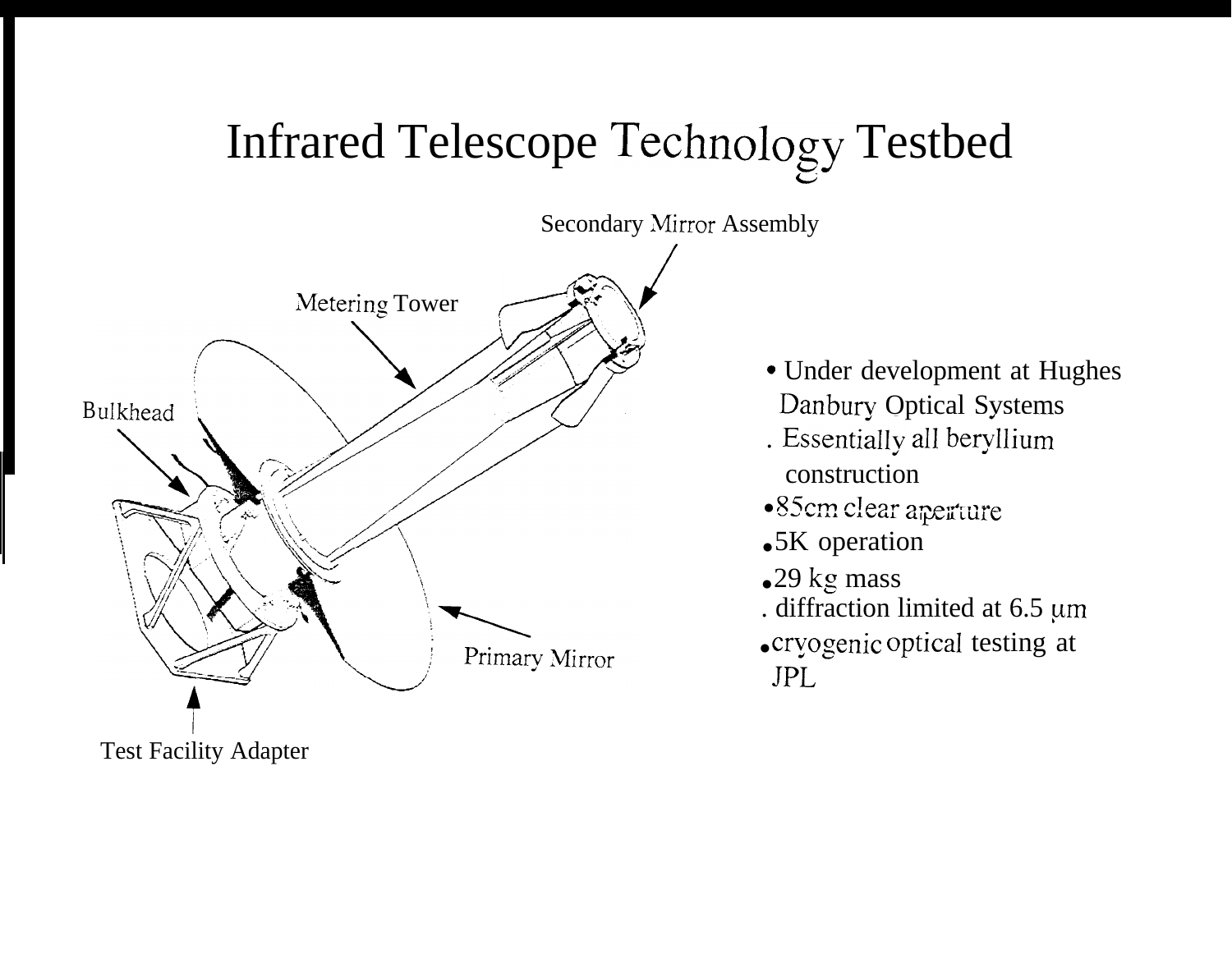### Infrared 'lTelescope Technology Testbed (ITTT) Primary Mirror Assembly

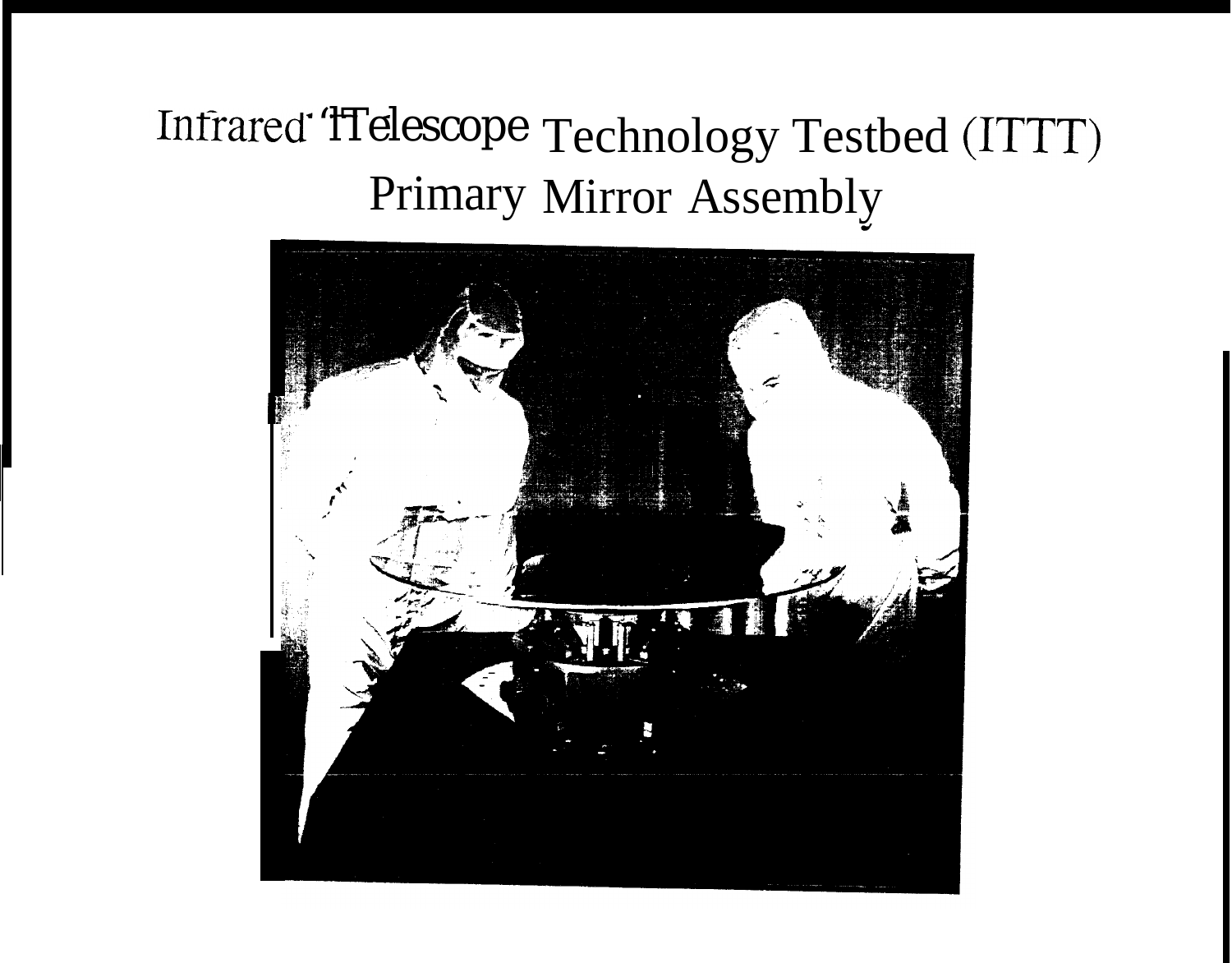### **SIRTF Telescope Test Facility**





### State of the Art Capability

- . Phase Shifting Interferometry
	- @.633um
- .Vertical test configuration
- .Vibration isolated
- -1.4m diameter He shroud
- .<5K operation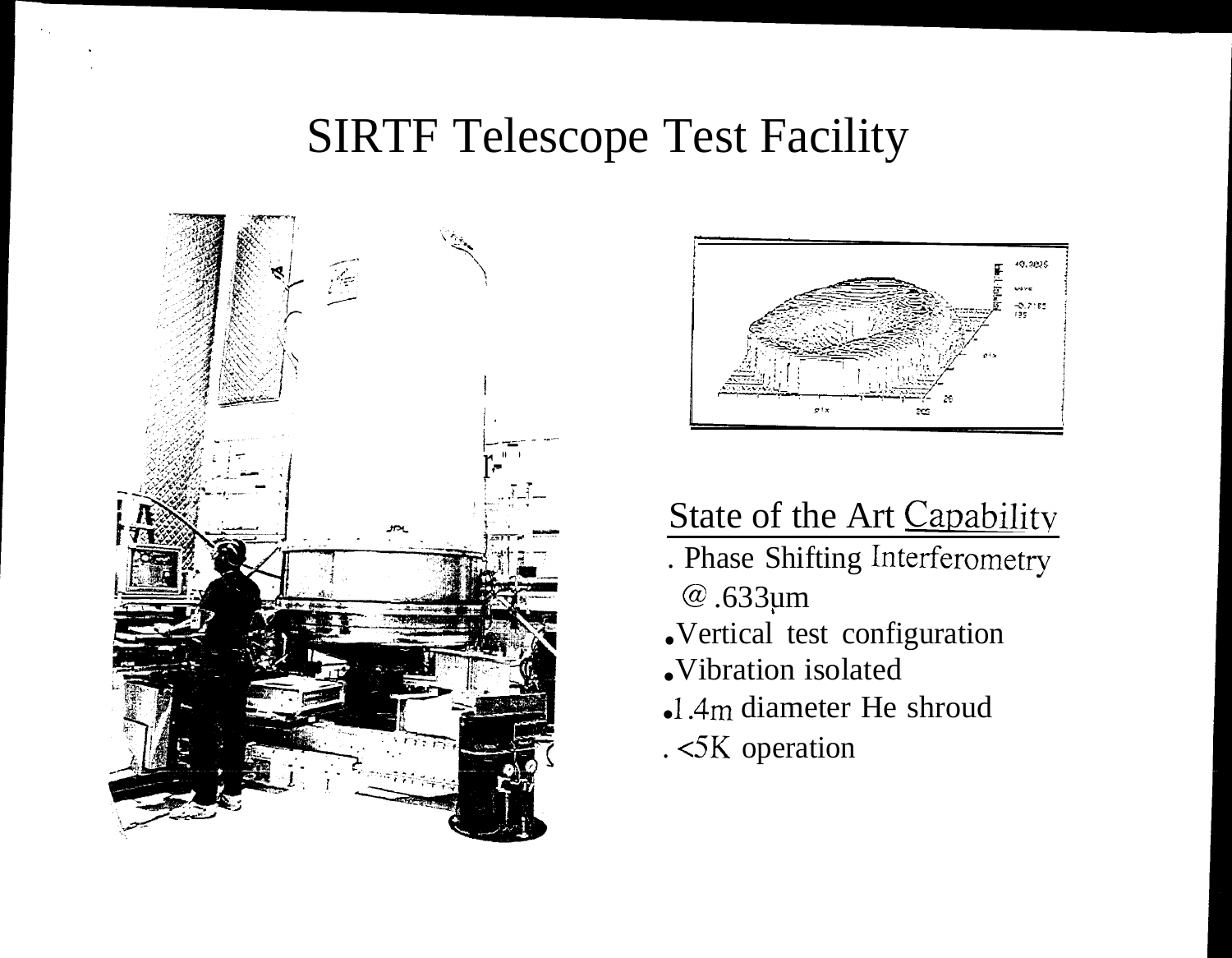### ITTT Room Temperature Interferometry



September 29, 1995 .  $P-V = 1.56$  waves

 $\text{rms} = 0.192$  waves\* ● dominant error: concentric zones due to form grinding



L

February 14.1996 (following 5  $N_2$  & 3 He cycles)  $P-V = 1.35$  waves  $\text{rms} = 0.194$  waves\*

(\* surface error)

No "thermal hysteresis" observed in the Primary Mirror Assembly ||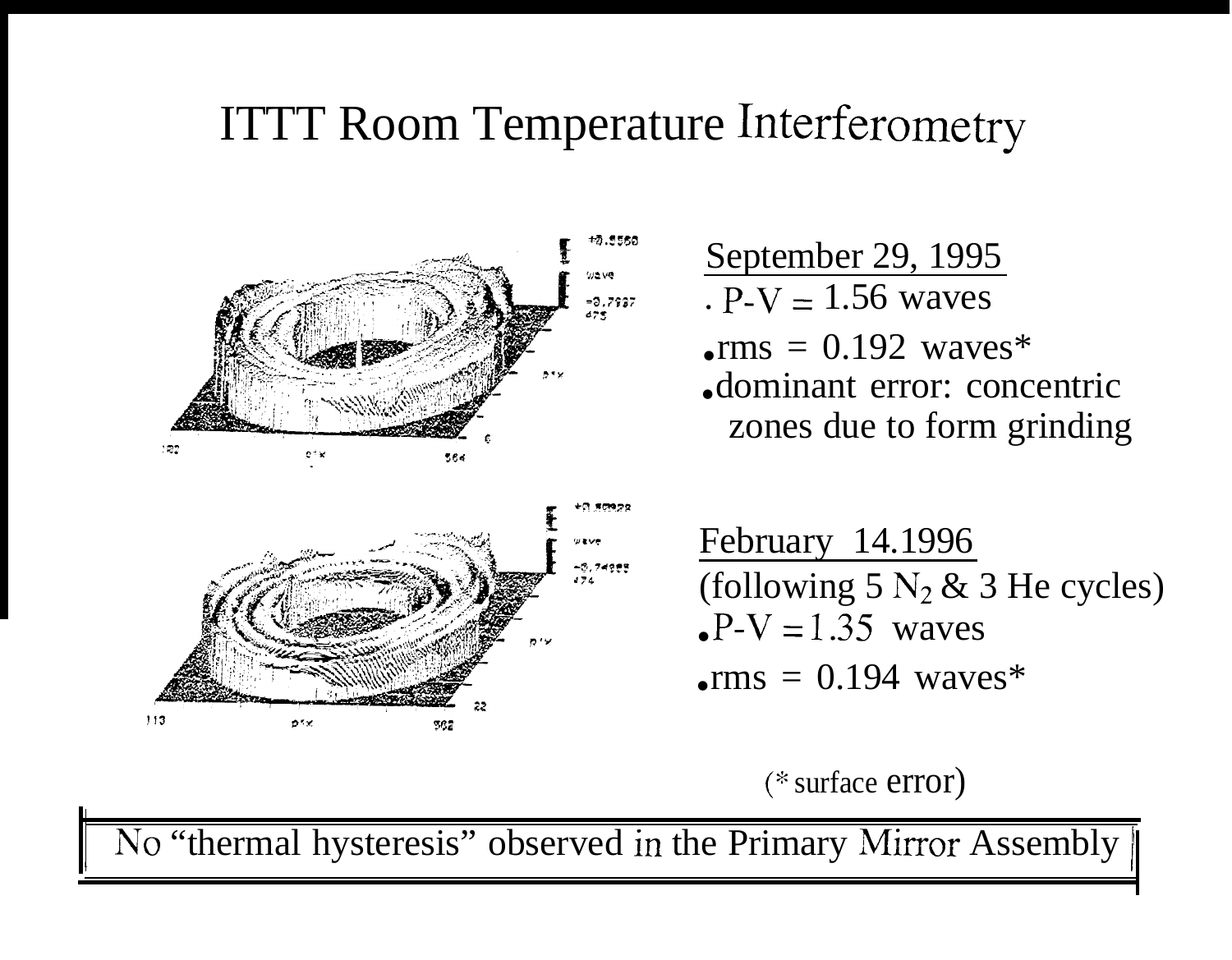### ITTT 77K Interferometry



October 9.1995  $P-V = 4.43$  waves  $\cdot$  rms = 0.574 waves\*



\

February 20.1996 .  $P-V = 4.42$  waves  $\cdot$ rms = 0.580 waves\*

(\* surface error) .

 $\approx 0.5$  wave cryo-distortion observed at liquid nitrogen temperature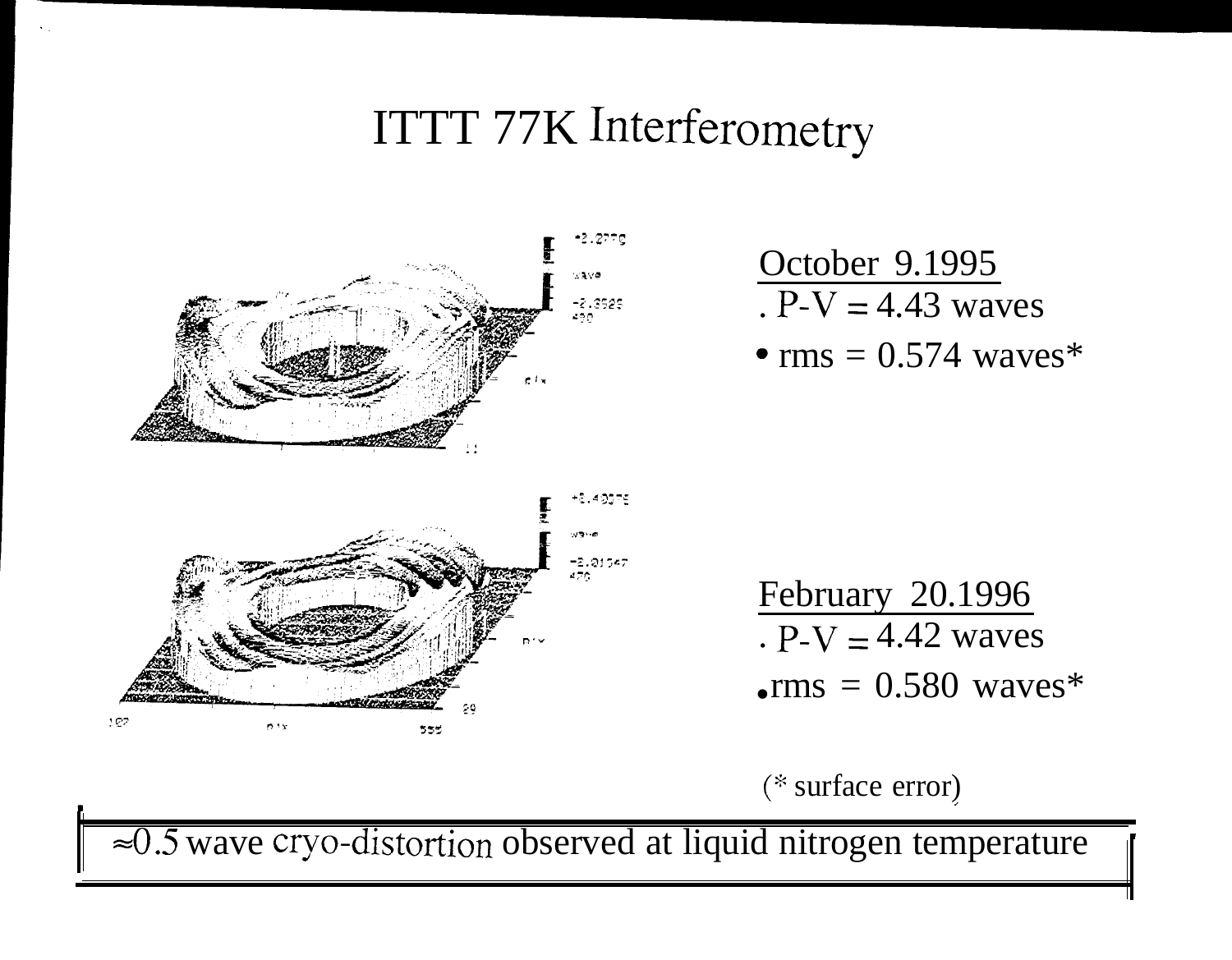# $\overline{L}$  qu d hel um data essent ally the same as  $1$  qu d n trogen data

u fa e erro

$$
\frac{\text{January 30.1996}}{\text{P-V} = 4.2 \text{ waves}}
$$
  
• 
$$
\text{P-V} = 4.2 \text{ waves}
$$
  
• 
$$
\text{rms} = 9.588 \text{ waves}^*
$$







**ITTT 5K** Interferometry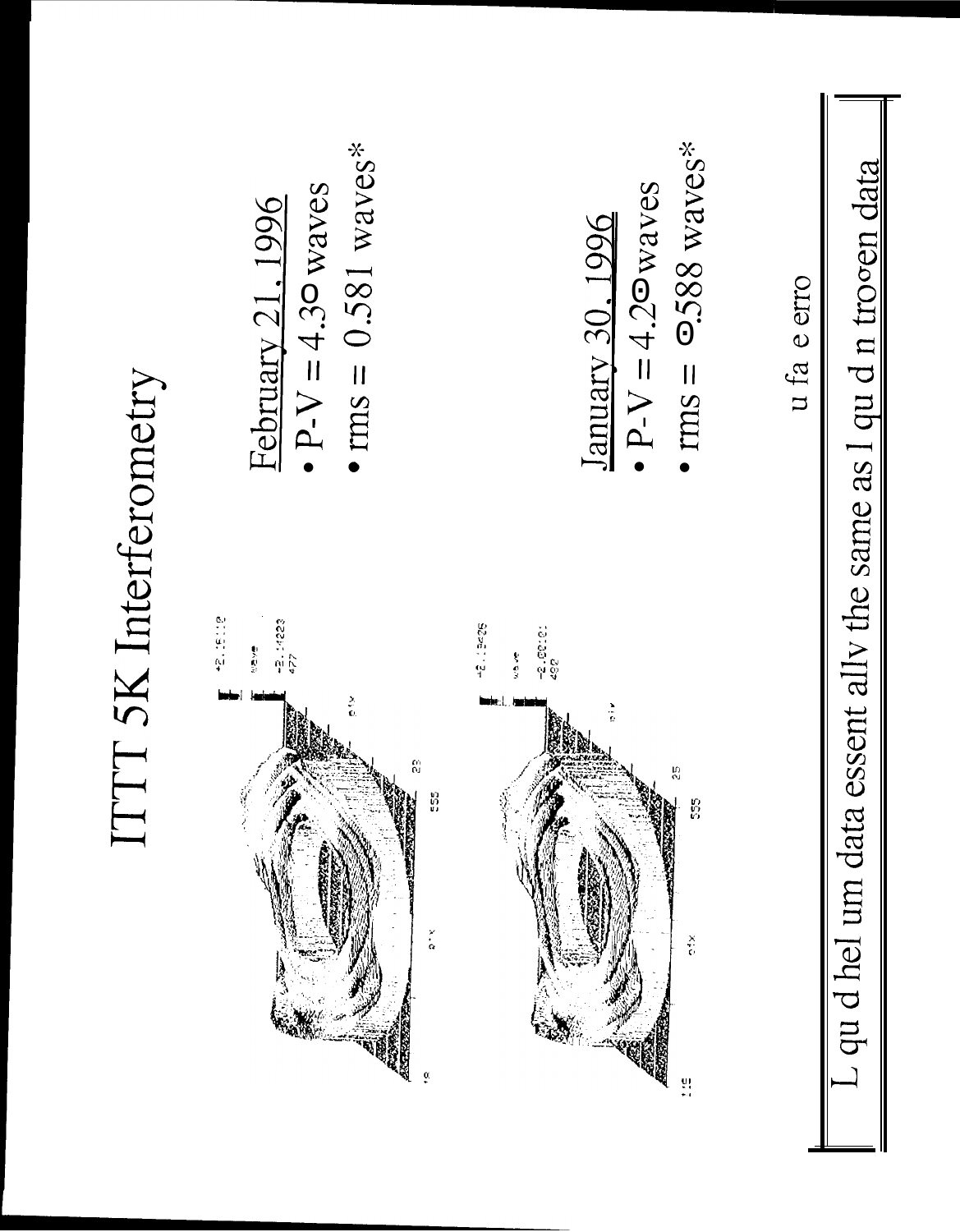### RMS Surface Figure stror (waves  $@$   $0.633$ um)  $0.200 \pm 0.016$  $0.574 \pm 0.02$  $0.585 \pm 0.02$ emperature 295  $\widetilde{\mathbf{K}}$ 77  $\overline{u}$

ITTT Primary M<sup>2</sup>rror Data Summary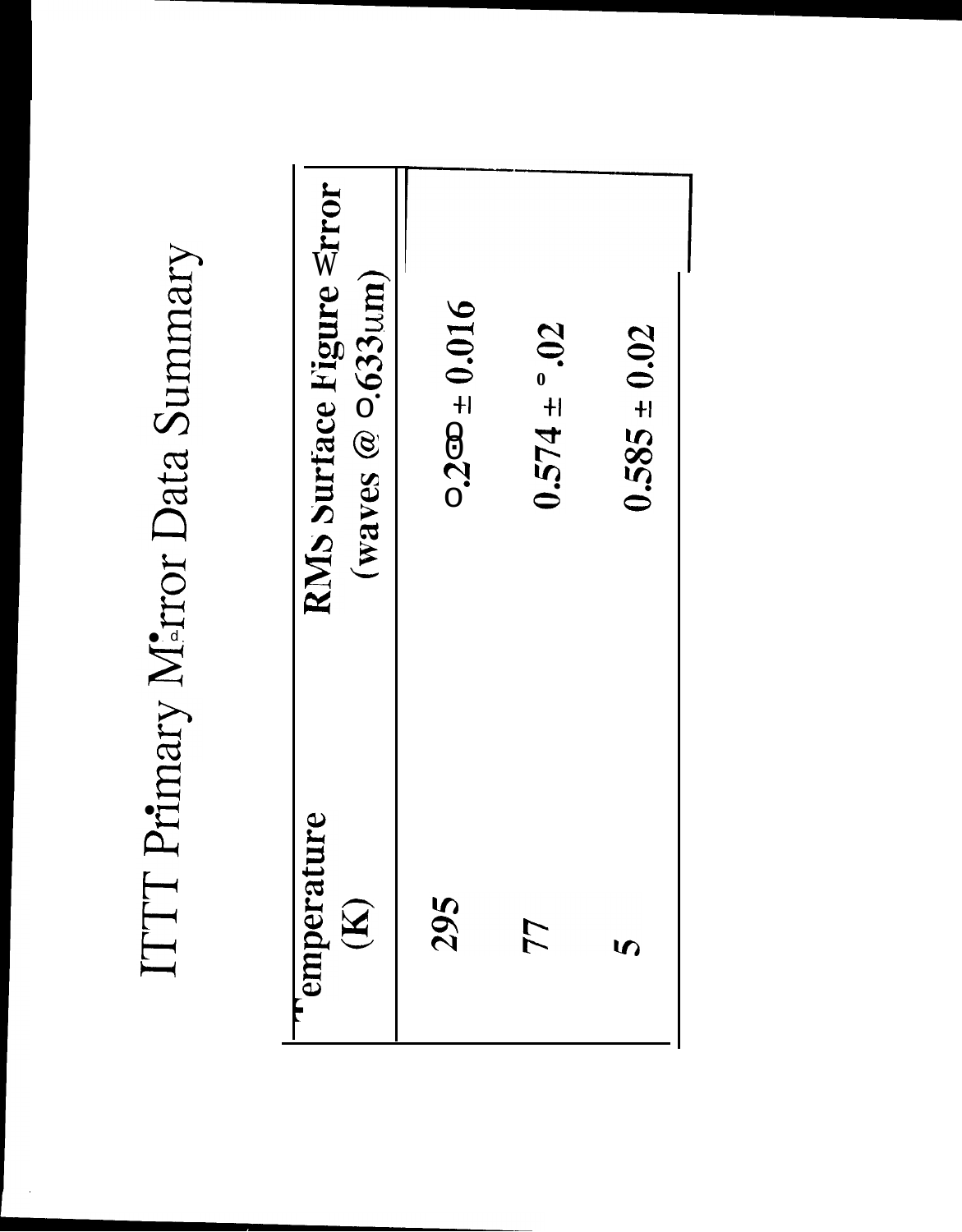### ITTT Current Status Summarv J

### Summary to Date

### Future Plans

| . Initial primary mirror assembly (PMA) testing<br>completed (8 cycles to 77K, 3 cycles to 5K)<br>. PMA disassembled, primary mirror (PM) tested<br>alone and PMA reassembled<br>. Room temperature PMA and PM error<br>dominated by concentric zones ( $\approx 0.2$ waves rms<br>surface)<br>• Moderate cryo-distortion observed in<br>the PMA and PM ( $\approx 0.5$ waves rms surface)<br>No "thermal hysteresis" observed<br>No changes observed in PMA following<br>reassembly<br>PMA has been returned to Hughes Danbury<br>Secondary mirror assembly currently in optical<br>fabrication<br>Metering tower/baffles currently being machined | • Remove concentric zones from PM with<br>computer controlled polishing $\ll 0.1$ waves rms<br>surface)<br>• Null figure the PM to achieve $\leq 0.2$ waves<br>surface at $5K$ )<br>• Complete secondary mirror assembly<br>• Complete metering tower/baffles<br>• Retest the PMA to 5K<br>• Perform second null figuring cycle if necessary<br>• Integrate, align and test ITTT to 5K<br>$(\leq 0.72$ waves rms wfe @ 0.633 $\mu$ m)<br>• Shake ITTT to launch vehicle loads and<br>retest |
|-----------------------------------------------------------------------------------------------------------------------------------------------------------------------------------------------------------------------------------------------------------------------------------------------------------------------------------------------------------------------------------------------------------------------------------------------------------------------------------------------------------------------------------------------------------------------------------------------------------------------------------------------------|---------------------------------------------------------------------------------------------------------------------------------------------------------------------------------------------------------------------------------------------------------------------------------------------------------------------------------------------------------------------------------------------------------------------------------------------------------------------------------------------|
|-----------------------------------------------------------------------------------------------------------------------------------------------------------------------------------------------------------------------------------------------------------------------------------------------------------------------------------------------------------------------------------------------------------------------------------------------------------------------------------------------------------------------------------------------------------------------------------------------------------------------------------------------------|---------------------------------------------------------------------------------------------------------------------------------------------------------------------------------------------------------------------------------------------------------------------------------------------------------------------------------------------------------------------------------------------------------------------------------------------------------------------------------------------|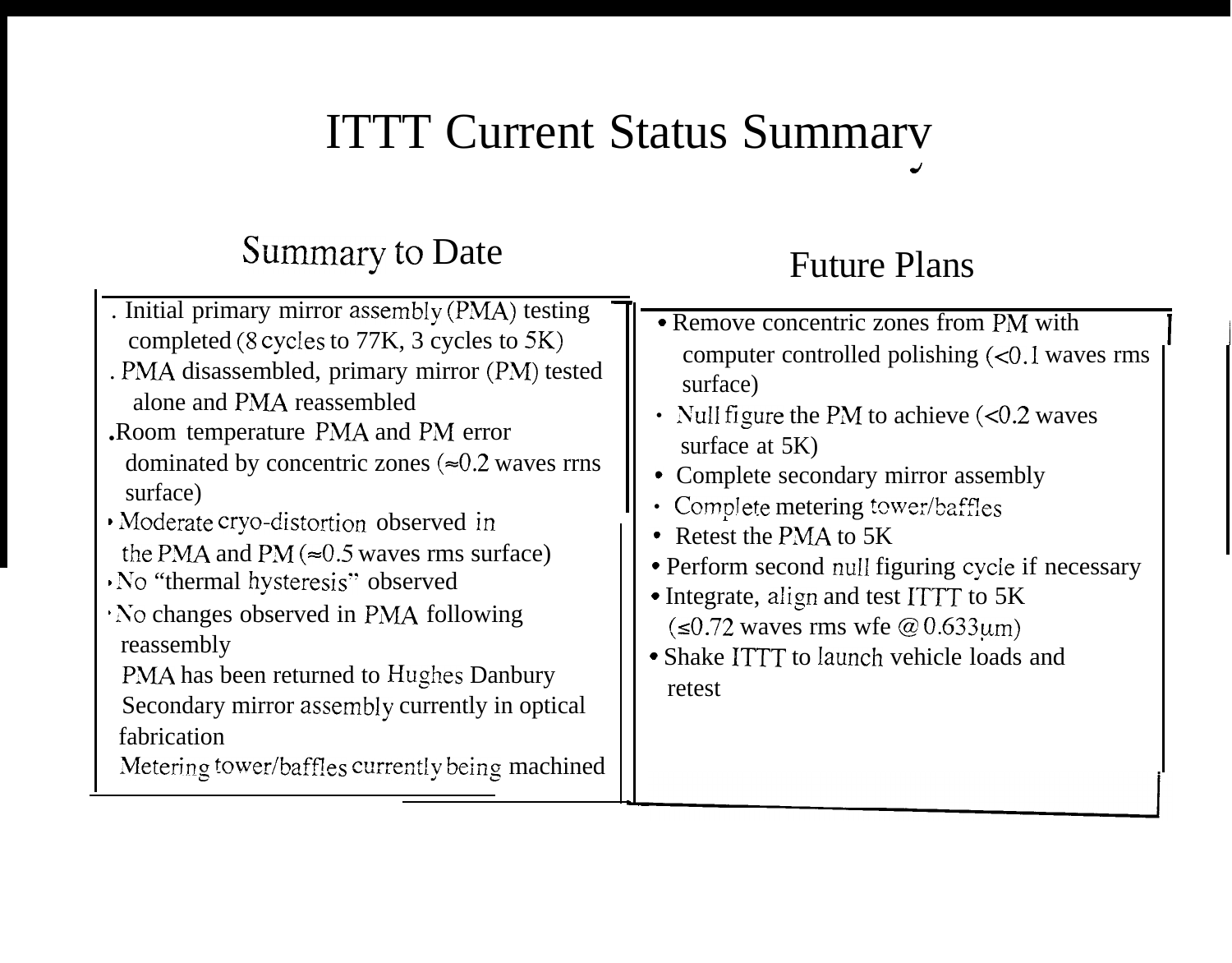### 50cm Test Mirrors



- HIP Beryllium
- Manufactured by Brush-Wellman Loral American" Beryllium, Tinslev
- Not lightweighted
- 1m focal length, sphere
- Cryo-test data  $(\lambda=0.633 \mu m)$ :  $0.071\lambda$  rms wfe @ 300K  $0.15\lambda$  rms wfe @ 77K  $0.14\lambda$  rms wfe @ 5K • "Thermal hysteresis" =  $0.004\lambda$



- Reaction bonded silicon carbide
- . Manufactured by United

Technologies, Lockheed and ITEK

- Lightweighted: closed back (5kg)
- 1m focal length, sphere
- Cryo-test data ( $\lambda$ = 0.633 $\mu$ m):
	- $0.053\lambda$  rms wfe @ 300K
	- $0.126\lambda$  rms wfe @ 5K
- "Thermal hysteresis" =  $0.03\lambda$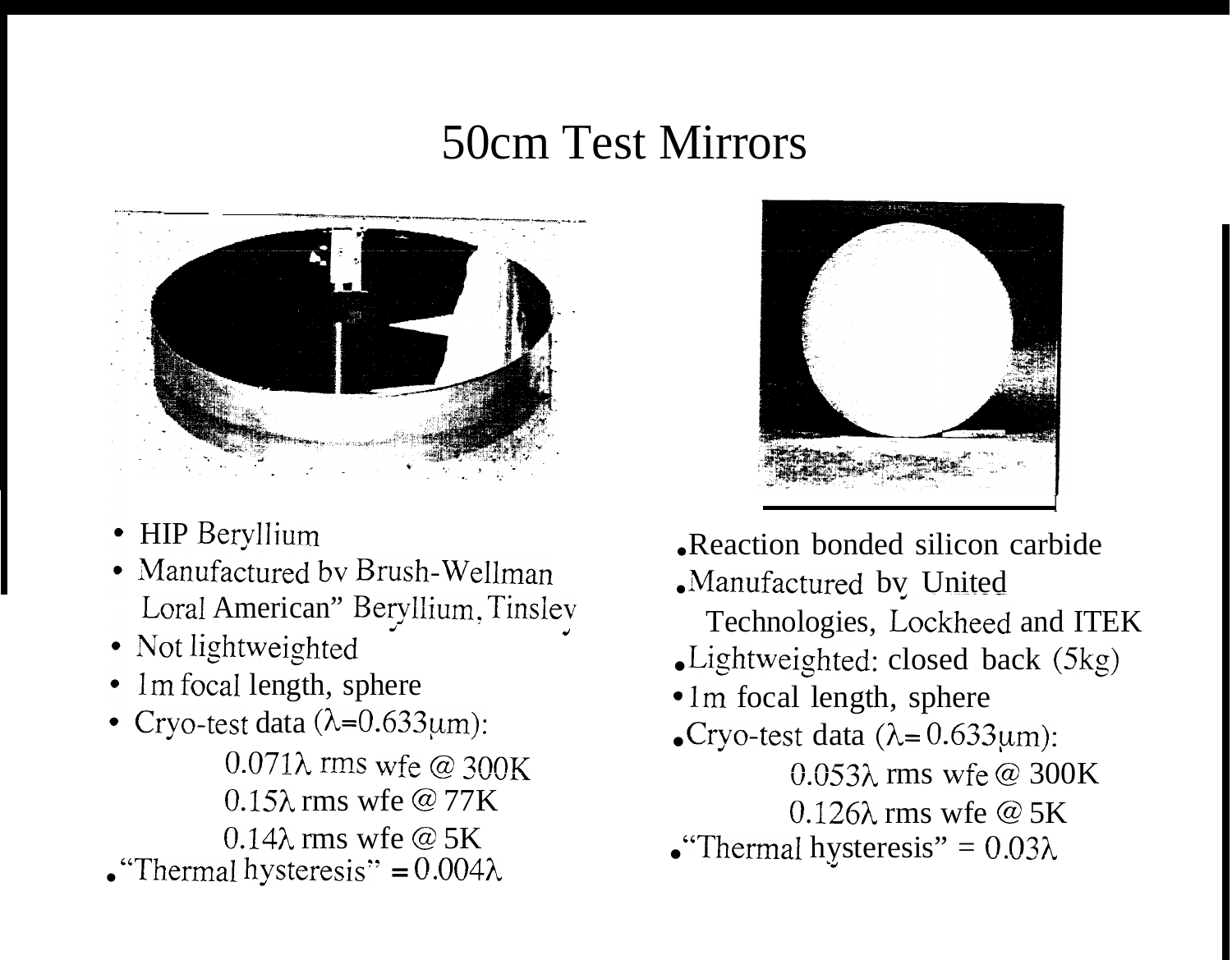### Lockheed-Martin/Vavilov Institute Silicon Carbide Mirrors



• 60cm diameter

.

- lightweighted (5kg)
- 0.024λ rms wfe @ 0.633nm
- Not intended for cryogenic use
- crvogenic autocollimation flat for testing ITTT
- 93cm diameter
- not extensively lightweighted  $(36kg)$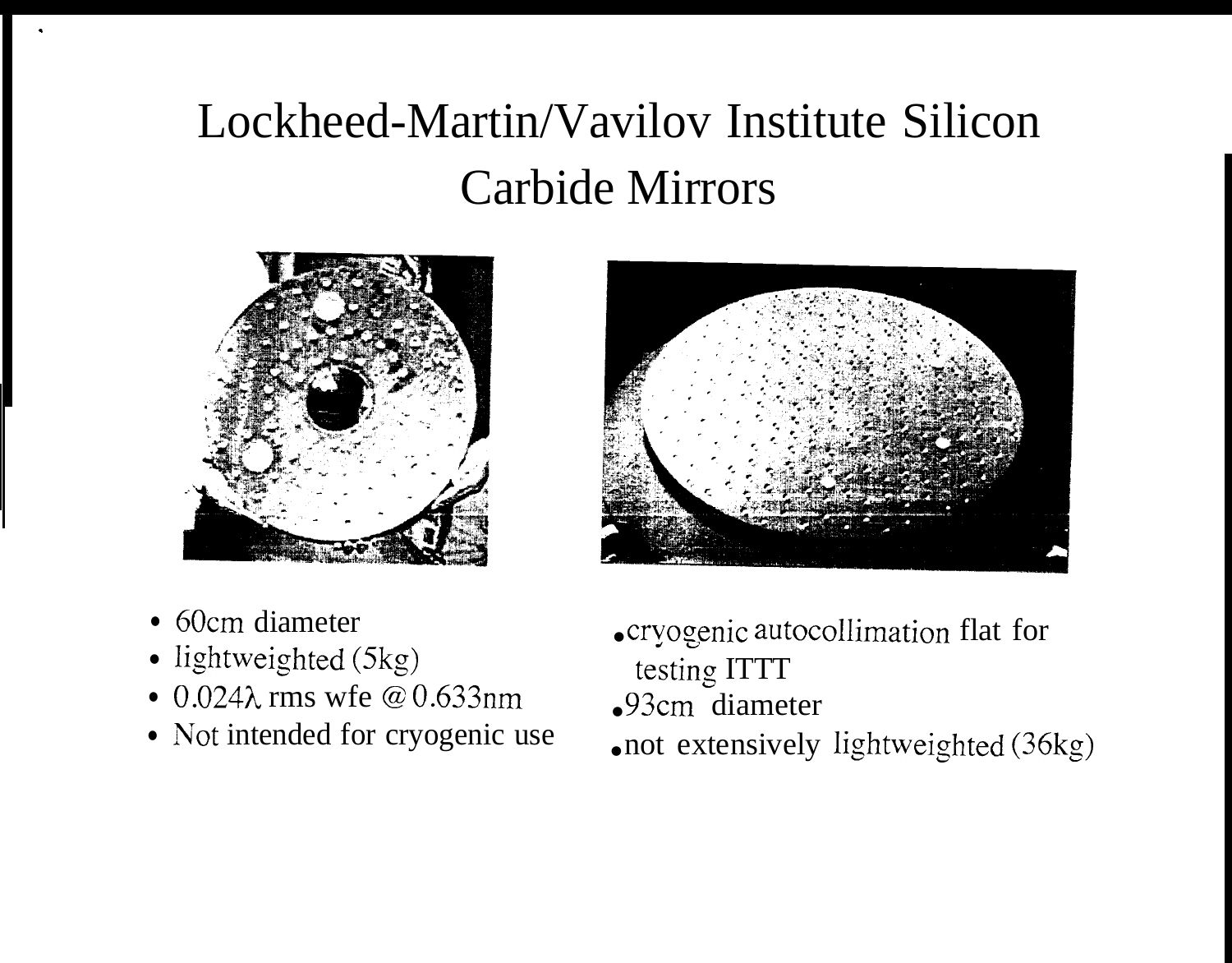### Conclusions

- There is currently a significant level of activity in the development of cryogenic optics
- A number of cryogenic optics approaches are available to support space interferometry - choice depends on detailed mission requirements
	- The 'thermal hysteresis' problem with large cryogenic beryllium optics has been solved
		- The state-of-the-art in large cryogenic silicon carbide optics is advancing rapidly
- interferometry community appear to be reasonable The future cryogenic optics needs of the space